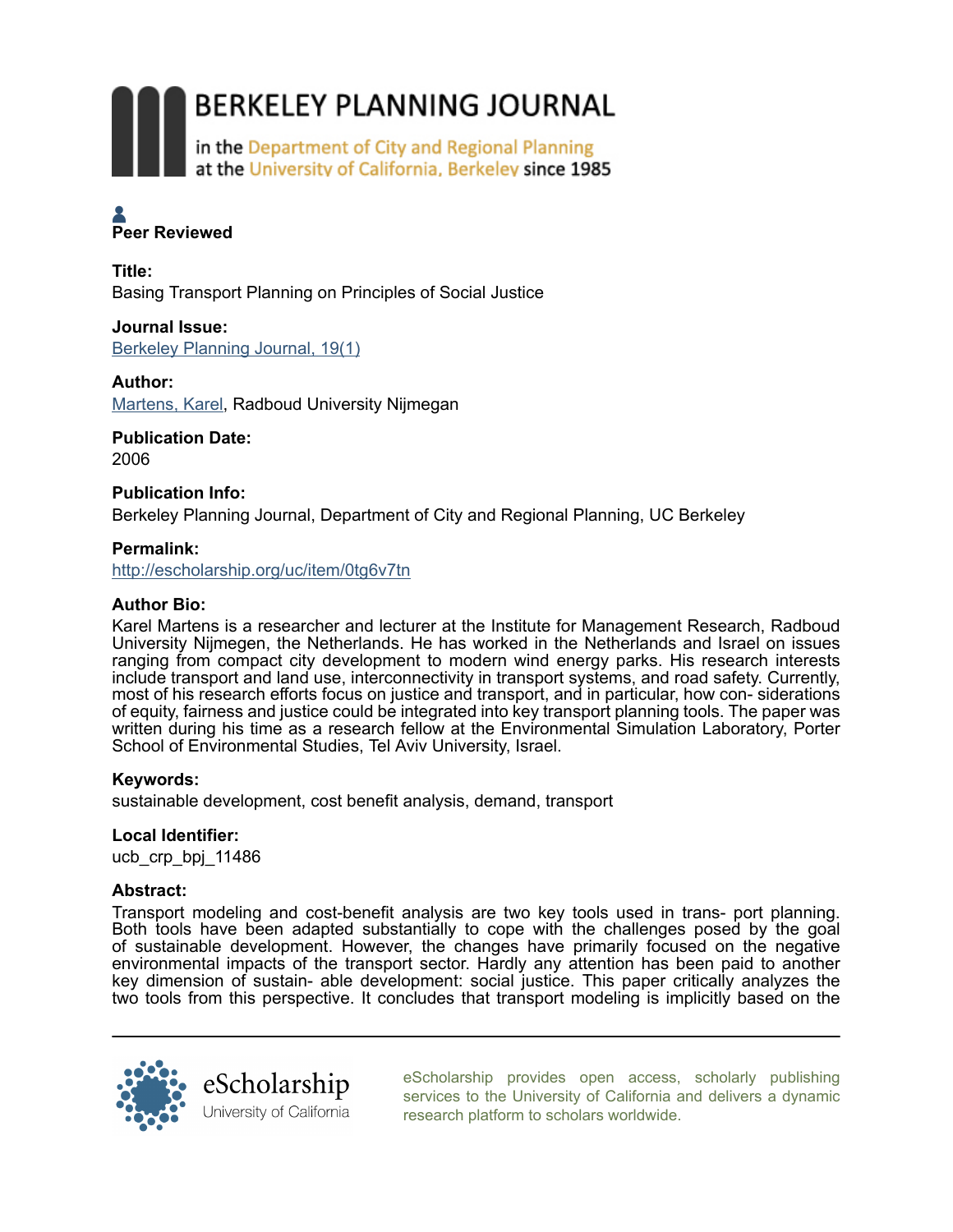distributive principle of demand. Given the importance of mobility in current society, it is suggested to replace current demand-based approaches by transport modeling that is based on the principle of need. Likewise, cost- benefit analysis has a built-in distributive mechanism that structurally favors transport improvements for highly mobile groups. This problem could be solved by replacing travel time savings by so-called accessibility gains as the key benefit taken into account in costbenefit analysis. If the suggested changes were realized, both transport modeling and cost-benefit analysis could become key tools for promoting sustainable transport.



[eScholarship provides open access, scholarly publishing](http://escholarship.org) [services to the University of California and delivers a dynamic](http://escholarship.org) [research platform to scholars worldwide.](http://escholarship.org)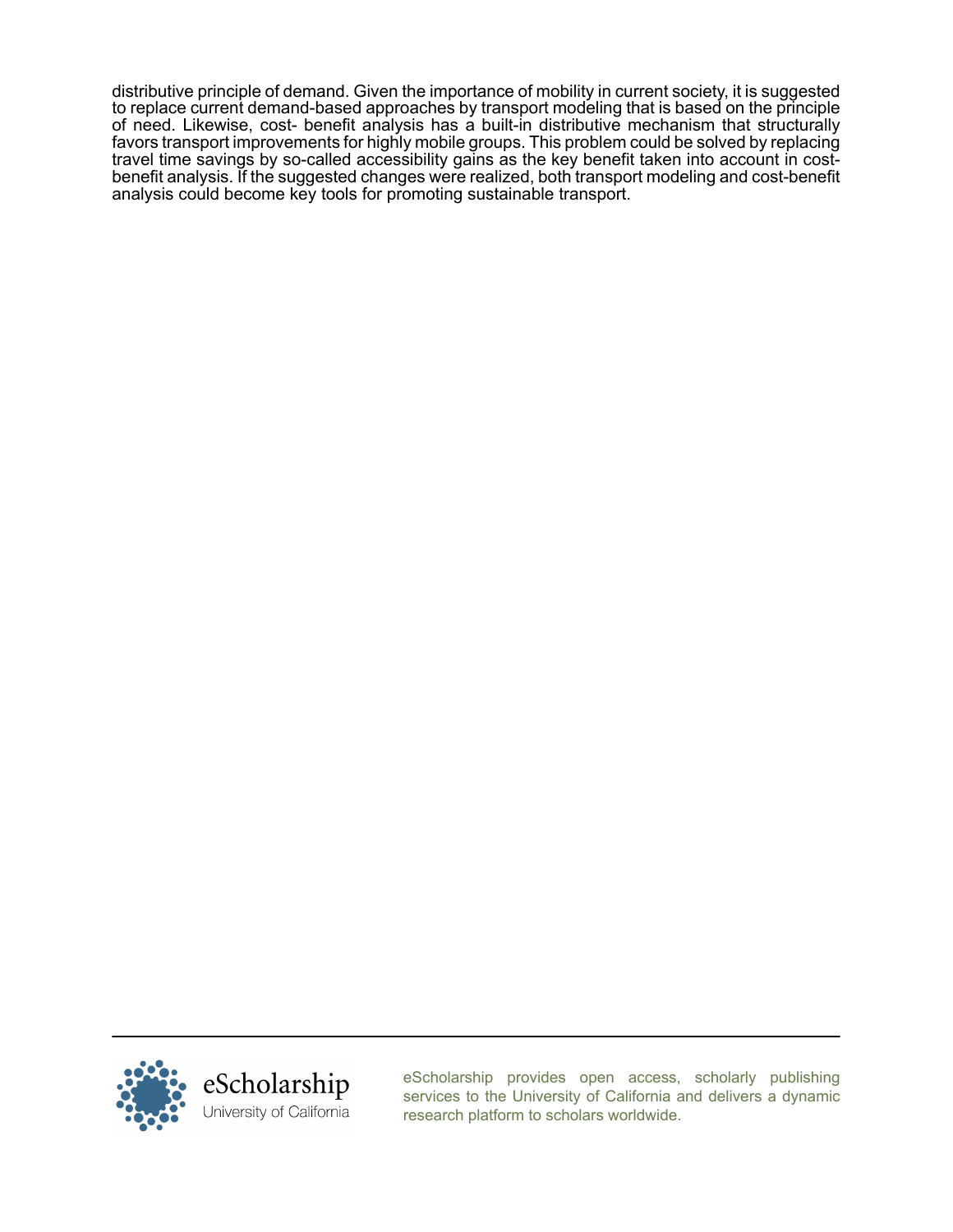# **Basing Transport Planning on Principles of Social Justice**

Karel Martens

#### **Abstract**

Transport modeling and cost-benefit analysis are two key tools used in transport planning. Both tools have been adapted substantially to cope with the challenges posed by the goal of sustainable development. However, the changes have primarily focused on the negative environmental impacts of the transport sector. Hardly any attention has been paid to another key dimension of sustainable development: social justice. This paper critically analyzes the two tools from this perspective. It concludes that transport modeling is implicitly based on the distributive principle of demand. Given the importance of mobility in current society, it is suggested to replace current demand-based approaches by transport modeling that is based on the principle of need. Likewise, costbenefit analysis has a built-in distributive mechanism that structurally favors transport improvements for highly mobile groups. This problem could be solved by replacing travel time savings by so-called accessibility gains as the key benefit taken into account in cost-benefit analysis. If the suggested changes were realized, both transport modeling and cost-benefit analysis could become key tools for promoting sustainable transport.

### **Introduction**

The concepts of sustainable development and sustainable transport have swept through the academic literature since the publication of the UN report Our Common Future (Brundtland 1987). The sustainability concept links three overarching policy goals to one another: economic development, environmental preservation, and social justice. Following Feitelson (2002), each of these three dimensions can be depicted as the corner of a triangle, with the trade-offs between the key dimensions demarcated along the triangle's sides, as shown in Figure 1. Using the figure, the search for sustainable transport can be reformulated as a search for solutions that address all three trade-offs simultaneously so as to avoid the three "faces"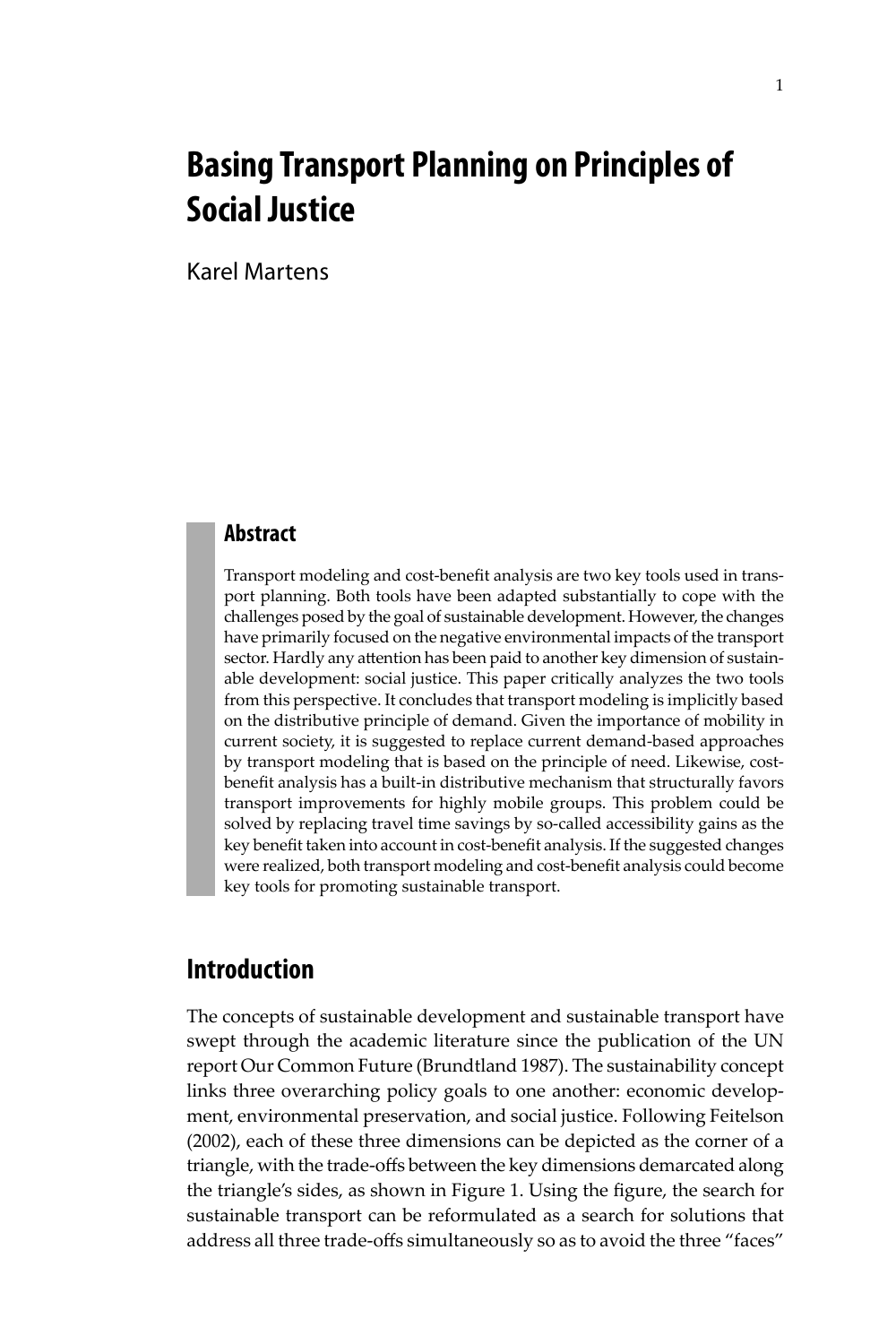of unsustainable development: environmental degradation, economic stagnation, and maldistribution of resources.



#### **Figure 1. The Three Dimensions of Sustainable Development**

The publication of the Brundtland report and the ensuing discussions have resulted in a new wave of policies and plans to reduce the environmental impacts of the transport sector. In the U.S., both the Intermodal Surface Transportation Efficiency Act (ISTEA) and the 1990 amendments to the Clean Air Act are, at least in part, an outcome of the renewed environmental awareness generated by the sustainability debate (Garrett and Wachs 1996). The environmental provisions in more recent U.S. transport legislation, such as TEA-21 (Transportation Equity Act for the 21st Century) and SAFETEA-LU (Safe, Accountable, Flexible, Efficient Transportation Efficiency Act: A Legacy for Users), suggest that the environmental dimension of sustainable development has become well institutionalized.

This emphasis on the environmental impacts of the transport sector contrasts sharply with the still limited consideration for the social justice dimension of sustainable transport. The recent literature on justice and transport is largely disconnected from the sustainability discourse, and the number of policy initiatives that address the gaps in mobility and accessibility between population groups has been limited. Much of the

Source: Feitelson 2002, 101.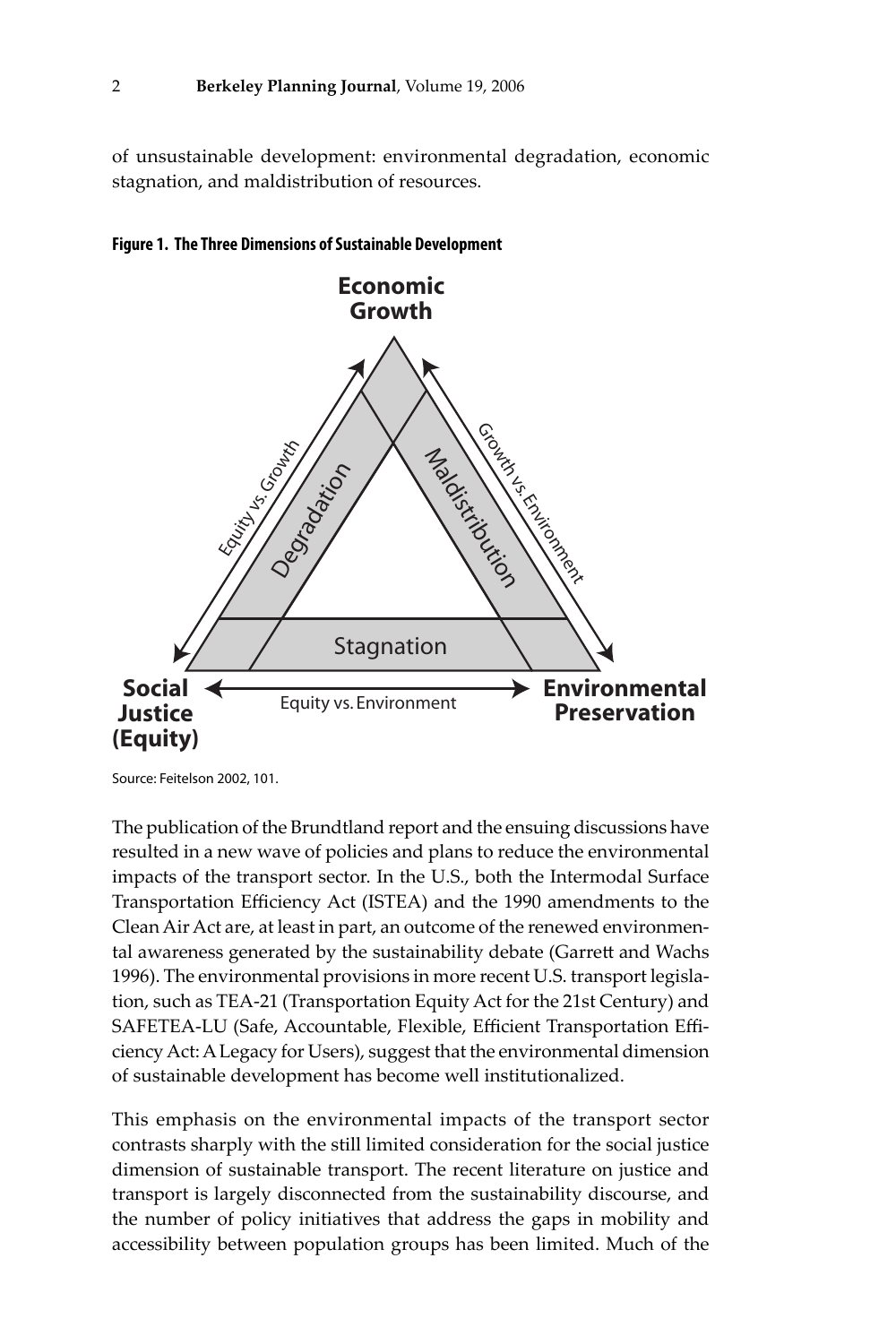literature deals with issues like accessibility poverty (Higgs and White 1997; Denmark 1998; Blumenberg 2002) and transport exclusion (Church et al. 2000; Hine and Grieco 2003), without exploring the broader implications for a comprehensive transport policy that integrates all three dimensions of sustainable development. Most policy initiatives, in turn, do not insert equity considerations into mainstream transport policy, but merely add auxiliary instruments to address the special needs of weak population groups. Such "stop-gap" policies include the U.S. Welfare to Work program (Blumenberg 2004), and the recent U.K. experiments with accessibility planning (Lucas 2006).

This narrow perspective is reflected in the development of two key tools of transport planning: transport modeling and cost-benefit analysis. Over the past two decades, both tools have been adapted so as to better address the environmental impacts of the transport sector. In contrast, the implications of the social justice component of sustainability for transport modeling and cost-benefit analysis have hardly been explored. This article aims to begin filling that void. It provides a critical analysis of both transport modeling and cost-benefit analysis from the perspective of social justice. Social justice is understood here as the morally proper distribution of goods and bads across members of society (Elster 1992; Miller 1999a). Although both transport modeling and cost-benefit analysis implicitly help determine the distribution of transport-related goods and bads, there has hardly been any explicit reflection on the distributional mechanisms that are currently built into both planning tools. The aim of this paper is to critically discuss these main distributional mechanisms and suggest possible alternatives. These alternatives, apart from promoting equity in the field of transport, are also expected to strengthen the trend towards a more sustainable transport system.

# **Transport Modeling**

Transport modeling is a tool to forecast future demand for transport with the goal of generating information concerning the future performance of the existing or expanded transport system. The fundamentals of transport modeling were developed in the U.S. during the 1950s, in the context of the pioneering Detroit and Chicago Transportation Studies. Since then, this forecasting tool has gained widespread use in the industrialized world and is now an integral part of transport planning in virtually all motorized countries (Bates 2000).

The first generation of transport models consists of variations on the four-step model. While widely criticized as outdated and irrelevant, the four-step model is still in common use in industrialized countries includ-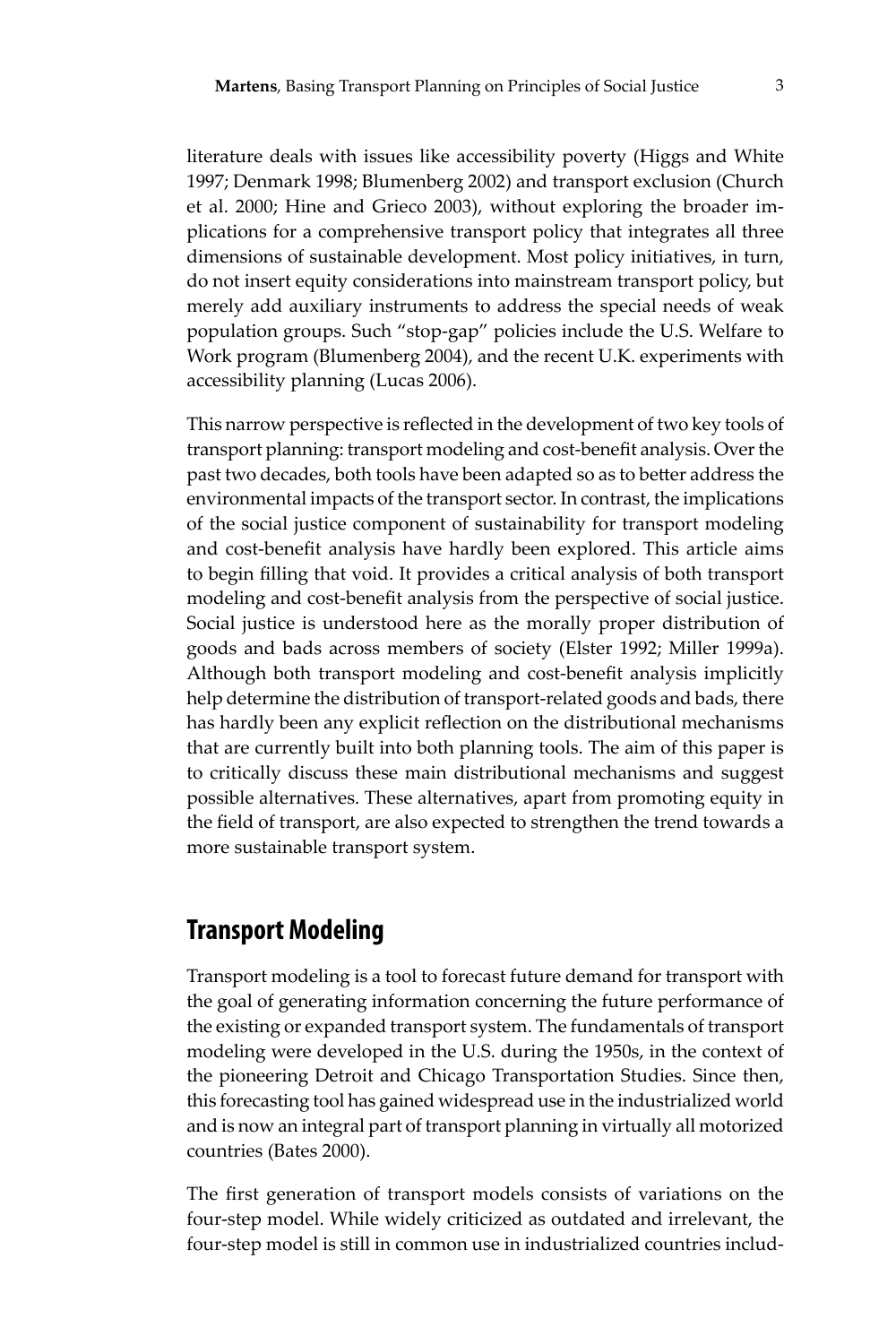ing the U.S. (Bates 2000; McNally 2000b). As shown in Figure 2, the model forecasts future transport demand in four steps (see for example de Dios Ortuzar and Willumsen 2001; McNally 2000b; McNally 2000a). The first step, trip generation, estimates the number of trips originating in each transport activity zone, based on socio-economic and land use data. The second step, trip distribution, divides the total number of trips generated by each transport activity zone among destination zones, based on estimates of zonal attraction and travel impedance. The third step, mode choice, estimates the distribution of trips among the available modes (typically car and public transport). Finally, the fourth step, traffic assignment, allocates the trips between a specific origin and destination to the available roads or public transport links. The four-step model ultimately results in a forecast of future travel demand per transport link. These data are then used to assess the future performance of the existing transport system, to identify transport links in the region that lack sufficient capacity, and to forecast the impact of possible transport investments on the performance of the system.

In response to growing environmental concerns, transportation planners have both adjusted the traditional four-step model and developed a new generation of transport models. The most important adjustment, in the U.S. and elsewhere, has been the addition of a pollution emissions model. This additional step estimates the extent to which new transport infrastructures and the resulting future travel patterns will create concentrations of air pollutants at different locations (Garrett and Wachs 1996).

The inability of the four-step model to assess policies that may reduce the environmental impacts of car-based travel (McNally 2000a), such as parking fees and congestion charges, has strengthened interest in activity-based models (Ettema and Timmermans 1997). Because these models focus on activity patterns rather than trips, they are better able to forecast behavioral responses to car restraint policies. However, because activity patterns are complex, activity-based transport models have only been applied sporadically in practice.

The efforts to address environmental aspects in transport modeling have not been matched by similar attempts to address equity impacts. This oversight is remarkable, as demand-based models—whether they take the shape of a four-step or an activity-based model—have direct social justice implications. From a social justice perspective, both types of models are comparable in one crucial respect: both aim to forecast future travel demand based on current travel patterns. As Sheppard (1995) rightly points out, the concept of travel demand should be treated with care:

"Conventionally, it implies the notion that consumers have freely chosen one possibility over all others, which in turn suggests that the observed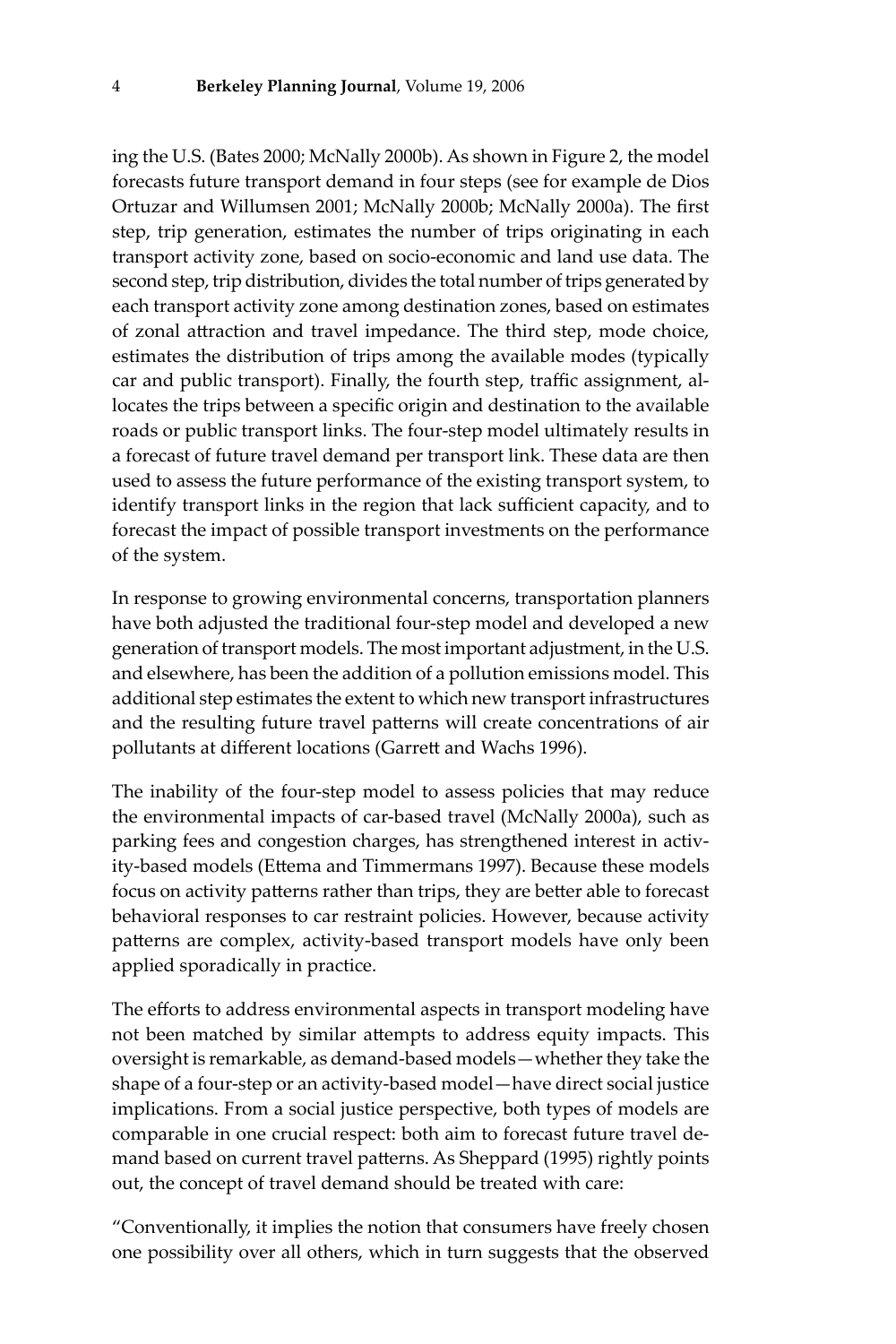

**Figure 2. The Four-Step Model**

Source: Garrett and Wachs 1996, 8.

pattern of trips [on which modeling efforts are based] represents the best possible set of actions that individuals could have taken given their preferences and the spatial structure of the city" (Sheppard 1995).

However, as the activity-based approach rightfully stresses, current travel demand is as much the result of constraint as it is of choice. This assertion implies that transport modeling that starts from current travel patterns may actually reinforce the existing differences in mobility and accessibility between various population groups.

A further analysis of the four-step model augments this argument. From a social justice perspective, the first step of the model is of key importance.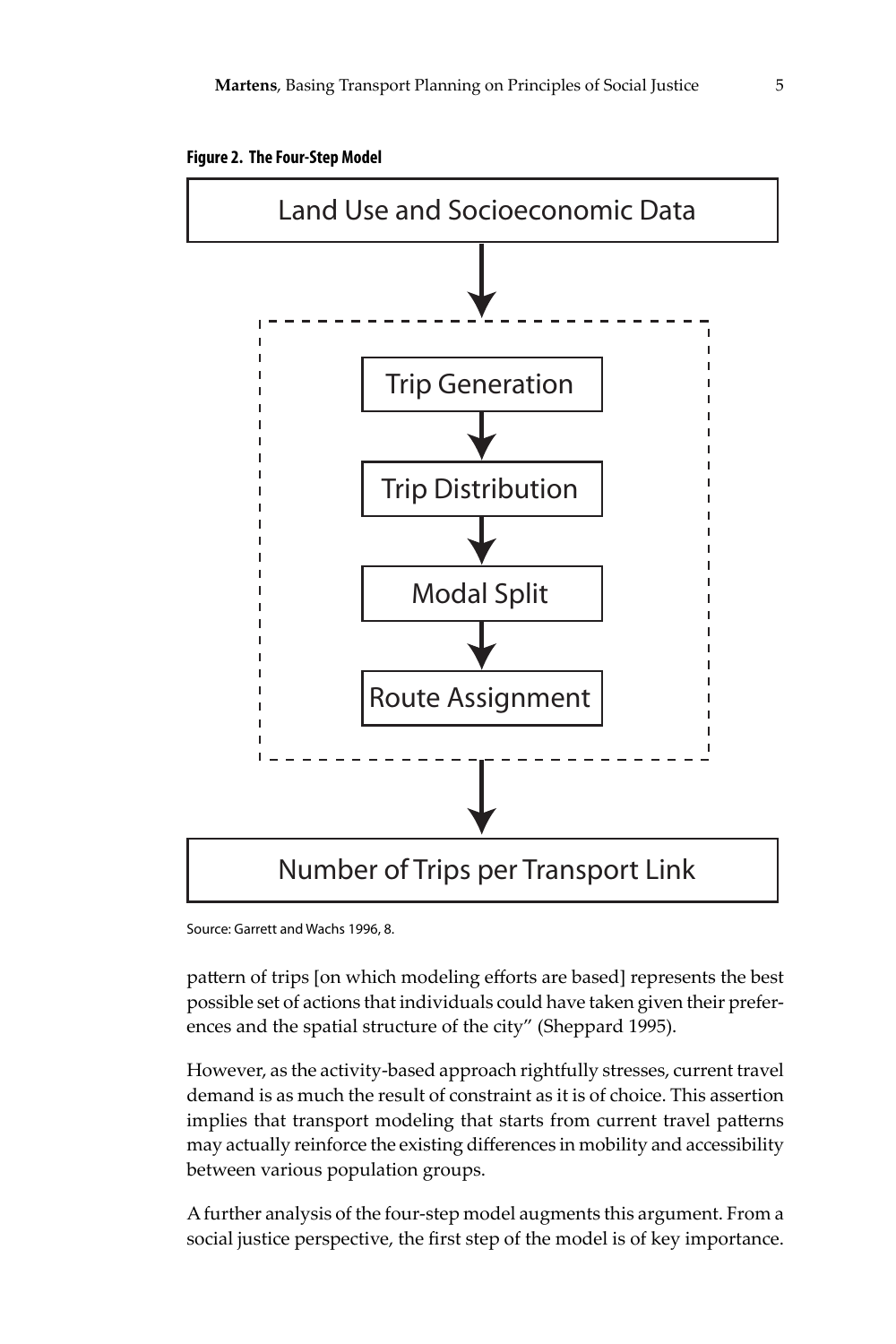In this step, the number of trips per household is predicted for some year in the future. Generally, households are distinguished according to a number of characteristics, the most important of which are household size, car ownership level, and household income. Then, for each household type, the average number of trips is calculated using large-scale travel data. These average trip rates, in turn, are used to forecast future trip generation levels at the level of transport activity zones. Table 1 presents a typical example of the trip rates used in transport modeling. The table shows, for instance, that a one-person household with a car is predicted to make more than seven times as many trips per day as a one-person household without a car. These differences in trip generation rates translate into the results of the transport model and, ultimately, into suggestions for major transport capacity improvements.

| Household Size | Car Ownership Level |       |           |  |
|----------------|---------------------|-------|-----------|--|
|                | 0 cars              | 1 car | $2+$ cars |  |
| person         | 0.12                | 0.94  |           |  |
| 2 or 3 persons | 0.60                | 1.38  | 2.16      |  |
| 4 persons      | 1.14                | 1.74  | 2.60      |  |
| 5 persons      | 1.02                | 1.69  | 2.60      |  |

|  | Table 1. Typical Example of Trip Rates Used in Transport Modeling |  |
|--|-------------------------------------------------------------------|--|
|  |                                                                   |  |

Source: de Dios Ortuzar and Willumsen 1994, 137.

By ignoring the fact that current travel patterns are a reflection of the way in which transport resources have been distributed in the past, transport models thus create an inherent feedback loop. The models use the high trip rates among car owners in the present to predict high trip rates among car owners in the future. These predictions favor policies that cater to this growth through improved services for car owners (e.g., road building or investment in costly rapid rail). These improved services, in turn, result in higher trip rates among car owners and the circle begins again, as shown in Figure 3.

This analysis can be translated into social justice terms. The fact that current approaches to transport modeling aim to forecast future travel demand suggests an implicit assumption that demand constitutes the just principle upon which to distribute new transport facilities. After all, the forecast of future travel demand is the basis for generating policy recommendations about future investments in transport infrastructure. While traditional transportation planning has thus focused on the overall performance of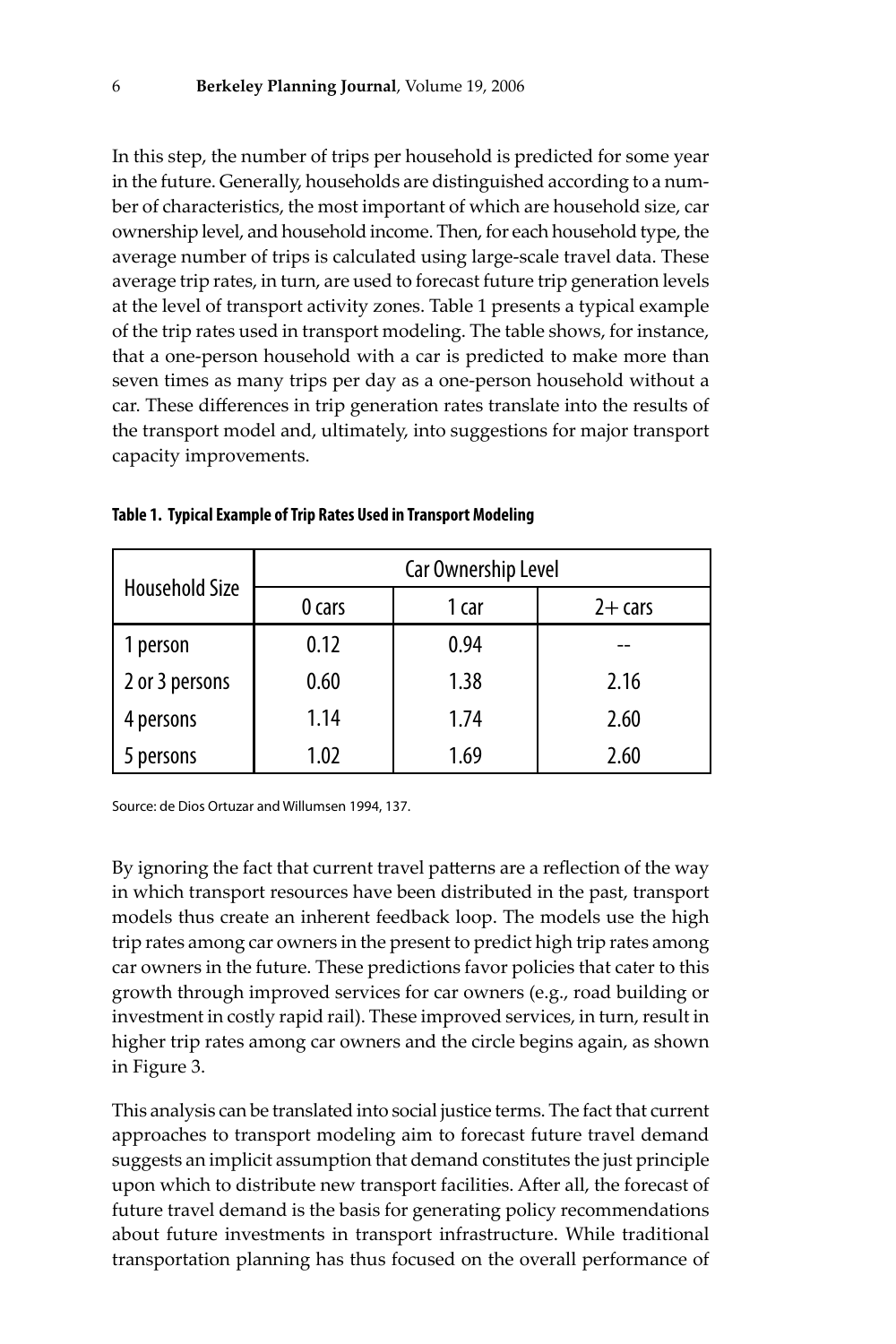the transport network, a social justice approach would focus on the distribution of transport investments over population groups and the related performance of the network for each of these groups. Since the criterion of demand encompasses current wants backed by a willingness and an ability to pay (Hay and Trinder 1991), the future distribution of a good based on this criterion will essentially reflect the current distribution of income in society. Transport modeling based on demand will thus tend to recommend transport improvements that serve the rich rather than the poor.





The importance of mobility and accessibility in contemporary lifestyles makes the distribution of transport facilities according to the criterion of demand difficult to defend. Access to efficient motorized transport systems is of key importance to fulfill the tasks that are expected from every ordinary citizen in contemporary society, such as work, study, or child care. The sprawling urban development that has accompanied the increase in car ownership has made motorized mobility a necessity rather than a luxury. Motorized accessibility to key destinations such as employment centers, schools, or medical facilities, has become, in the words of Dworkin (1985), a prerequisite for "a life of choice and value" (Frankfurt 1987). But if this accessibility has indeed become a prerequisite for such a life, and if we posit that each citizen deserves such a life, the provision of transport facilities can hardly be based on the criterion of demand. Rather, need comes to the fore as the just principle upon which to distribute key transport facilities.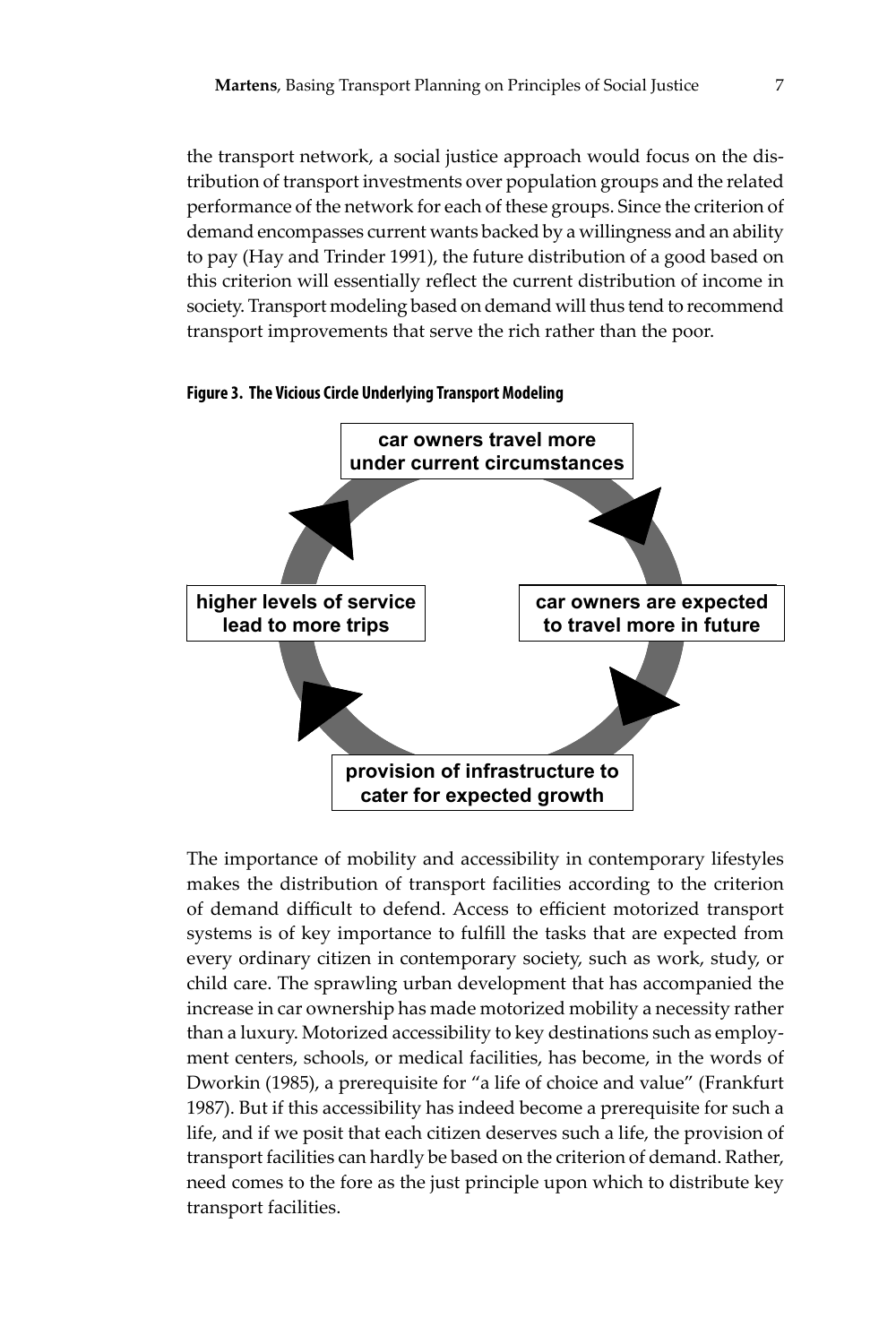This conclusion suggests that current transport demand models will have to be replaced by a whole new generation of models based on the criterion of need. The goal of such a need-based model would be to assess to what extent the existing or future transport network is able to secure a minimal level of accessibility for all population groups. Unlike demand-based models that apply a seemingly neutral methodology, the development of a need-based model will require an explicitly normative approach, as needs will have to be distinguished from wants and explicit accessibility standards will have to be set.

Classifying certain activities as needs and others as wants is not simple; however, such efforts can build on the extensive existing literature on basic needs (e.g., Braybrooke 1987; Thomson 1987; Doyal and Gough 1991). The resulting model would start from a matrix of basic transport needs for different population groups, rather than from the traditional matrix of trip generations and attractions based on current travel patterns. The activity set will include basic needs like health, education, work, and social contacts. The risk of an extremely paternalistic approach — in which planning institutions rather than people themselves determine which trips count as "needs" and which as "wants" — can be avoided to some extent, since groups with different needs (such as the young and the old, women and men) will often live together in one area or "transport activity zone." The transport system will thus have to be robust to serve for all these needs, as well as for changes in population over time (Apparicio and Seguin 2006). At the same time, areas may differ in their transport needs, for instance, because of their socio-economic or ethnic composition, and the model will have to be sensitive to this.

The second challenge posed by a need-based model is the setting of accessibility standards. Without explicit standards it is impossible to assess the performance of a transport network in terms of its success or failure to provide minimal levels of accessibility to all population groups. Furthermore, without explicit accessibility standards, the model will be unable to assist decision-makers in setting priorities between possible transport investments. The accessibility standards will have to be defined in terms of travel time and costs, as well as in terms of the number of opportunities that are within reach of a specific area or transport activity zone. The latter condition is of key importance as the availability of alternatives (e.g., in terms of employment locations or educational opportunities) is a major element in 'a life of choice and value.' The need-based model could benefit from recent advances in the measurement of accessibility, largely inspired by activity-based transport modeling (e.g., Miller 1999b; Recker et al. 2001; Dong et al. 2006).

Paradoxically, the third component of a need-based transport model would consist of a demand-based model. Such a traditional model is necessary,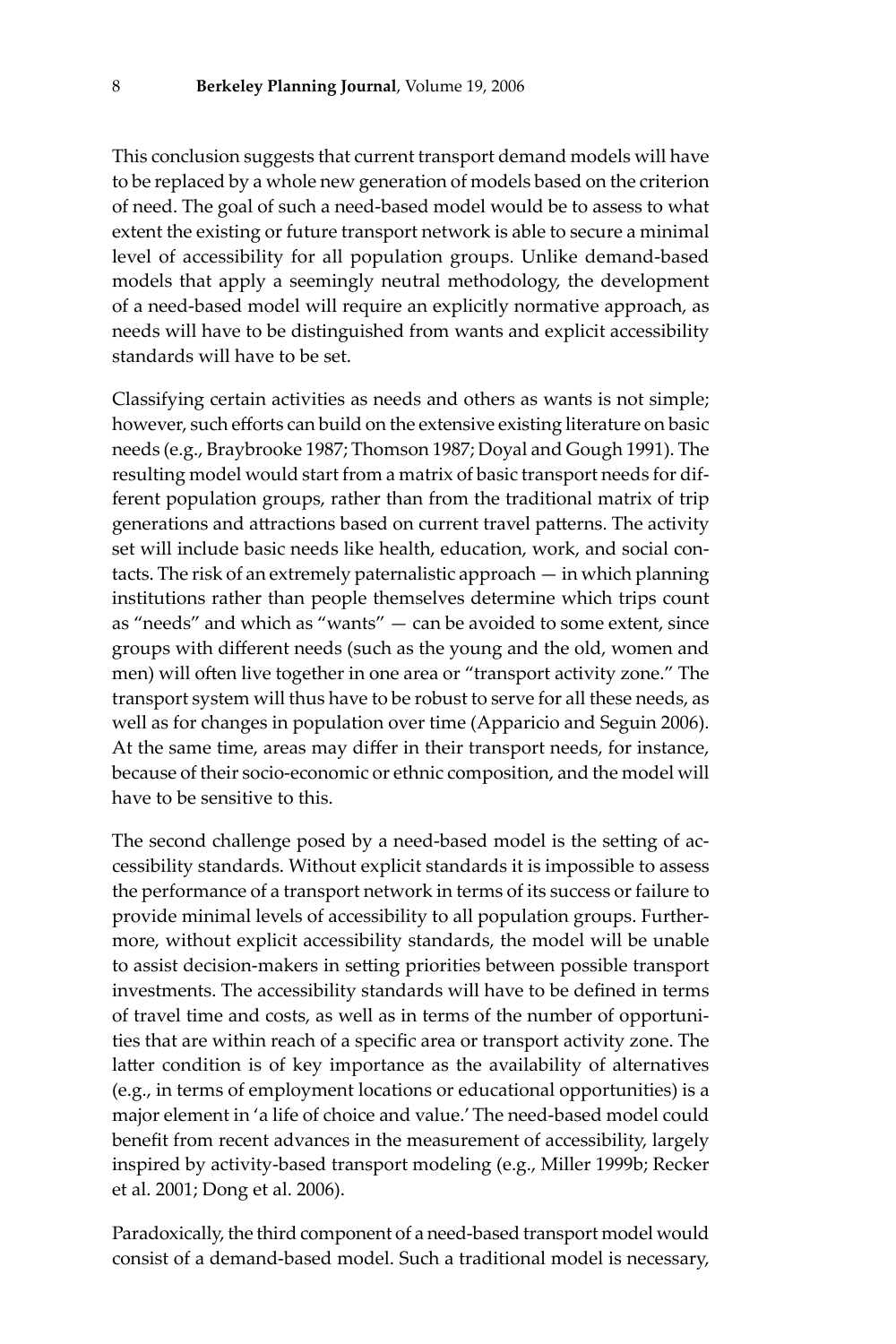because accessibility depends on the level of congestion on transport links (roads or public transport), which, in turn, depends on the actual or predicted use of transport infrastructure. The need-based and demand-based models are thus complementary: the former identifies which transport links are needed, while the latter indicates the necessary capacity on these links. The combination of both models also avoids bias towards needs that ignores demands.

The development of a need-based transport model could benefit from recent experiments to provide accessibility to weak population groups, such as the U.S. Welfare to Work program (Blumenberg 2004) and the U.K. initiative to institutionalize accessibility planning (Lucas 2006). But where these experiments aim to identify accessibility needs of marginalized groups and generate solutions to solve their specific problems, need-based transport modeling would inform transport planning overall. This would avoid the paradoxical situation that mainstream transport modeling primarily serves the wants of the strong, while small-scale experiments and alternative financing schemes have to provide for the accessibility needs of the weak, whose problems were created by mainstream transport planning and the related maldistribution of resources in the first place.

# **Cost-Benefit Analysis**

Cost-benefit analysis (CBA) is a procedure of identifying, measuring, and comparing the benefits and costs related to an investment project or program (Campbell and Brown 2003). It has become the accepted standard for evaluating transport projects since the early 1960s (e.g., Talvitie 2000; Quinet 2000). Early types of cost-benefit analysis applied in the transport sector generally included only a limited number of benefits and costs. Typically, the focus was on the costs of infrastructure construction and maintenance and on the benefits of travel time savings, reductions in vehicle operating costs, and — to some extent — improvements in road safety. The growing concern about the environmental impacts of the transport sector in general, and road building in particular, has resulted in a broadening of the approach in many countries over the past two decades (Morisugi and Hayashi 2000). Currently, many countries include a number of environmental impacts in the standard cost-benefit analysis, most notably air and noise pollution. In addition, cost-benefit analysis has been adjusted in several countries in order to enable a direct comparison of the costs and benefits of various transport modes (e.g., Vickerman 2000).

Social justice considerations have traditionally played a role in the development of cost-benefit analyses, most notably in the monetary valuation of travel time savings. Since time savings typically account for the vast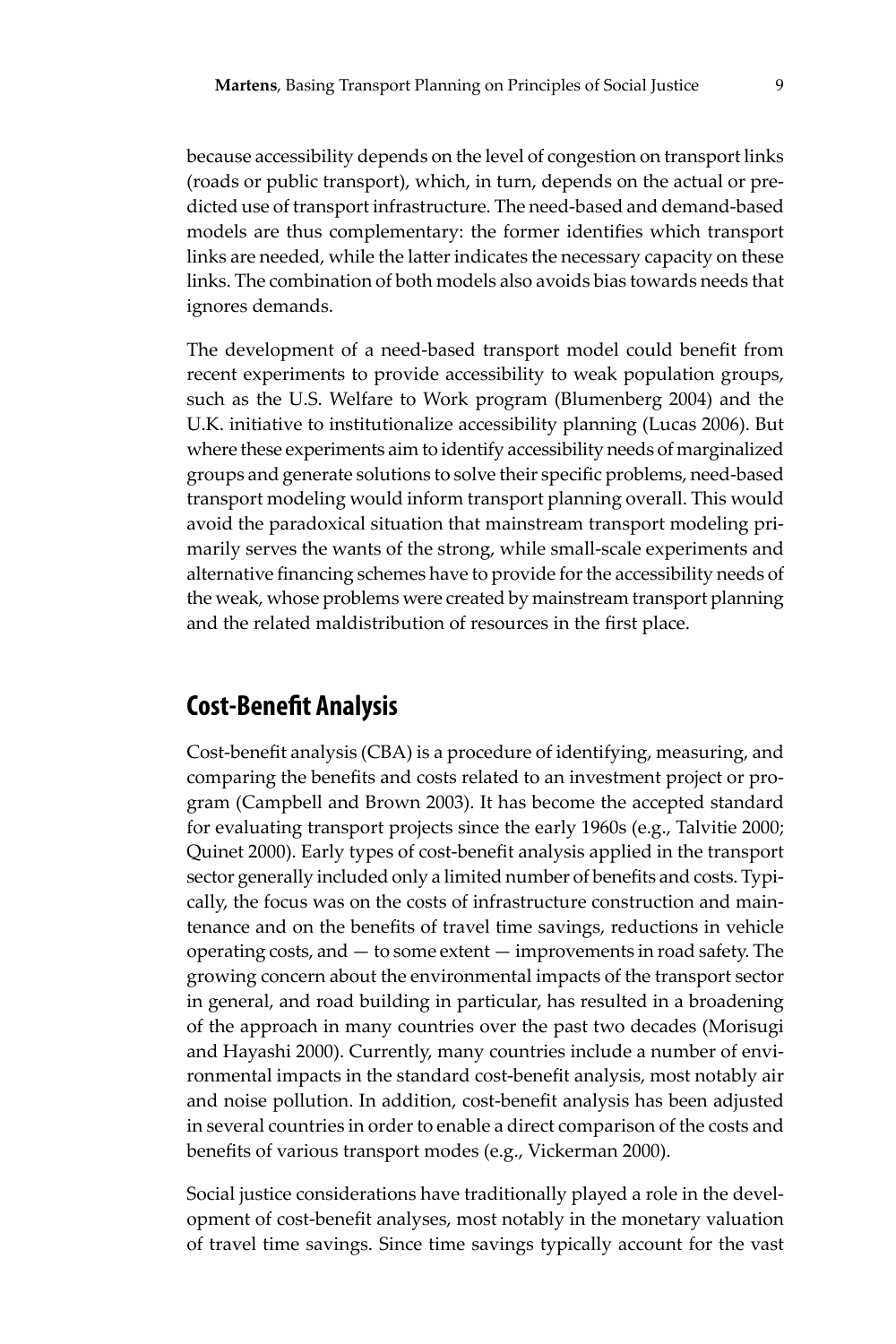majority of benefits generated by a transport investment, the way in which the monetary value of these savings is calculated is of the utmost importance. In virtually all countries using CBA, the value of travel time savings is linked to wage rates, so the key question is which wage level to use in the calculation. The theoretical foundations underlying CBA suggest the use of market-based values and to differentiate the value of travel time savings according to differences in income levels of groups of travelers. The possible consequences of such an approach were recognized as early as the 1960s (Mackie et al. 2003). If market-based values were to be used, transport investments that primarily benefit higher income groups would score substantially better in cost-benefit analyses than alternatives that would serve poor population groups, all else being equal. In order to address this bias, the so-called "equity value of travel time" was introduced in virtually all cost-benefit analysis used in the U.S. and abroad (Morisugi and Hayashi 2000). The equity value of time is based on an average income level and is used for all travel time savings, independent of the income level of the traveler that benefits from the time saving. Currently, most costbenefit analyses also use equity values for the calculation of the benefits related to improvements in road safety.

While the use of equity values is certainly to the benefit of weaker groups in society, the focus on these values hides another, even more powerful, distributional mechanism at work in cost-benefit analysis. This mechanism concerns the link between the total number of trips and the total benefits generated by a transport improvement. The more trips are forecasted for a specific link for a certain year in the future, the more travel time savings can be earned by improving that link, and the higher the total benefits related to that improvement. This principle works to the advantage of stronger population groups with high levels of car ownership, as they are characterized by substantially higher trip rates than weaker population groups with low levels of car ownership (see above). For instance, the improvement of the link between a well-to-do suburb and a large employment area will virtually always perform better in a cost-benefit analysis than an improvement in the transport link between a disadvantaged neighborhood and the same employment area. This is especially true in societies like the U.S., in which the spatial segregation of population groups is to some extent replicated in their use of particular infrastructures (Hodge 1995).

A reassessment of the impacts of improvements in the transport network challenges the existing approach to travel time savings in cost-benefit analysis. The current emphasis on time savings is implicitly based on the assumption that travelers will use higher travel speeds to reduce the travel time between fixed origins and destinations. Empirical research from around the world shows that this is a mistaken assumption (Levinson and Kumar 1994; Whitelegg 1997; Noland and Lem 2002; Harris et al.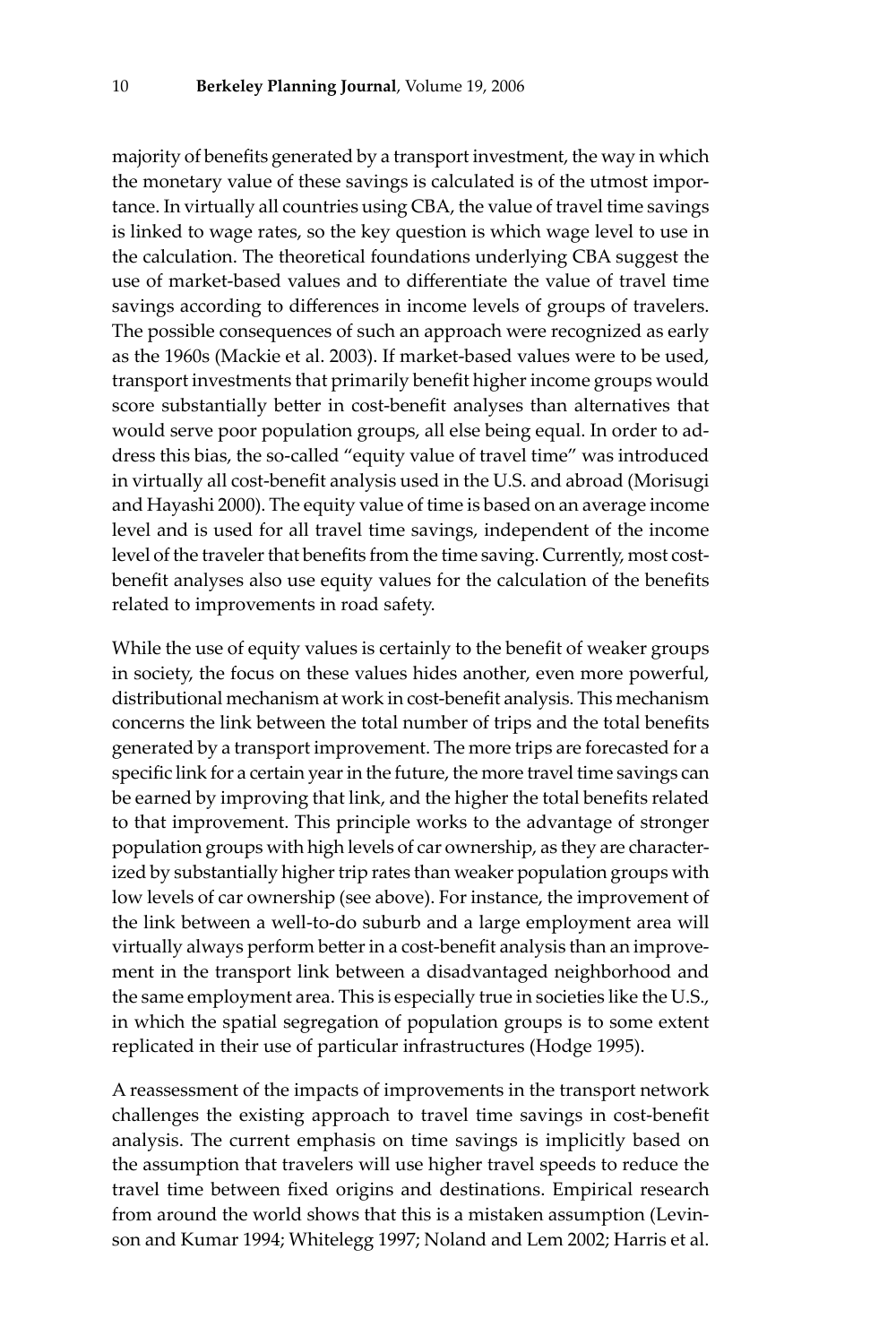2004; Mokhtarian and Chen 2004). A large number of studies show that higher travel speeds are not translated into shorter travel times, but rather into increases in travel distances. These increases in travel distances, in turn, reflect people's desire for an improvement in accessibility. People use higher travel speeds to access places that they were unable to access before. This suggests that the main benefit of a transport investment does not consist of travel time savings, but rather of accessibility gains generated by higher travel speeds.

The identification of accessibility gains as the prime benefit of transport investments has profound consequences for cost-benefit analysis. The monetary value of accessibility gains is not related to income group dependent wage levels, but in large part to the existing level of accessibility of a person. More specifically, the value of an additional destination that comes within reach due to a transport improvement will depend on the choice set of destinations already within the reach of an individual. Following the principle of diminishing marginal utility, an individual with a large choice set of destinations may be expected to attach a lower value to the addition of an extra destination, than a person with a relatively small choice set of destinations, all else being equal, as shown in Figure 4.



**Figure 4. The Principle of Diminishing Marginal Utility Applied to Accessibility Gains**

One unit of accessibility gain (A) for persons with low levels of accessibility will generate a larger improvement in utility (B) than the same unit of accessibility gain for population groups with high levels of accessibility (A<sub>1</sub> and B<sub>1</sub>).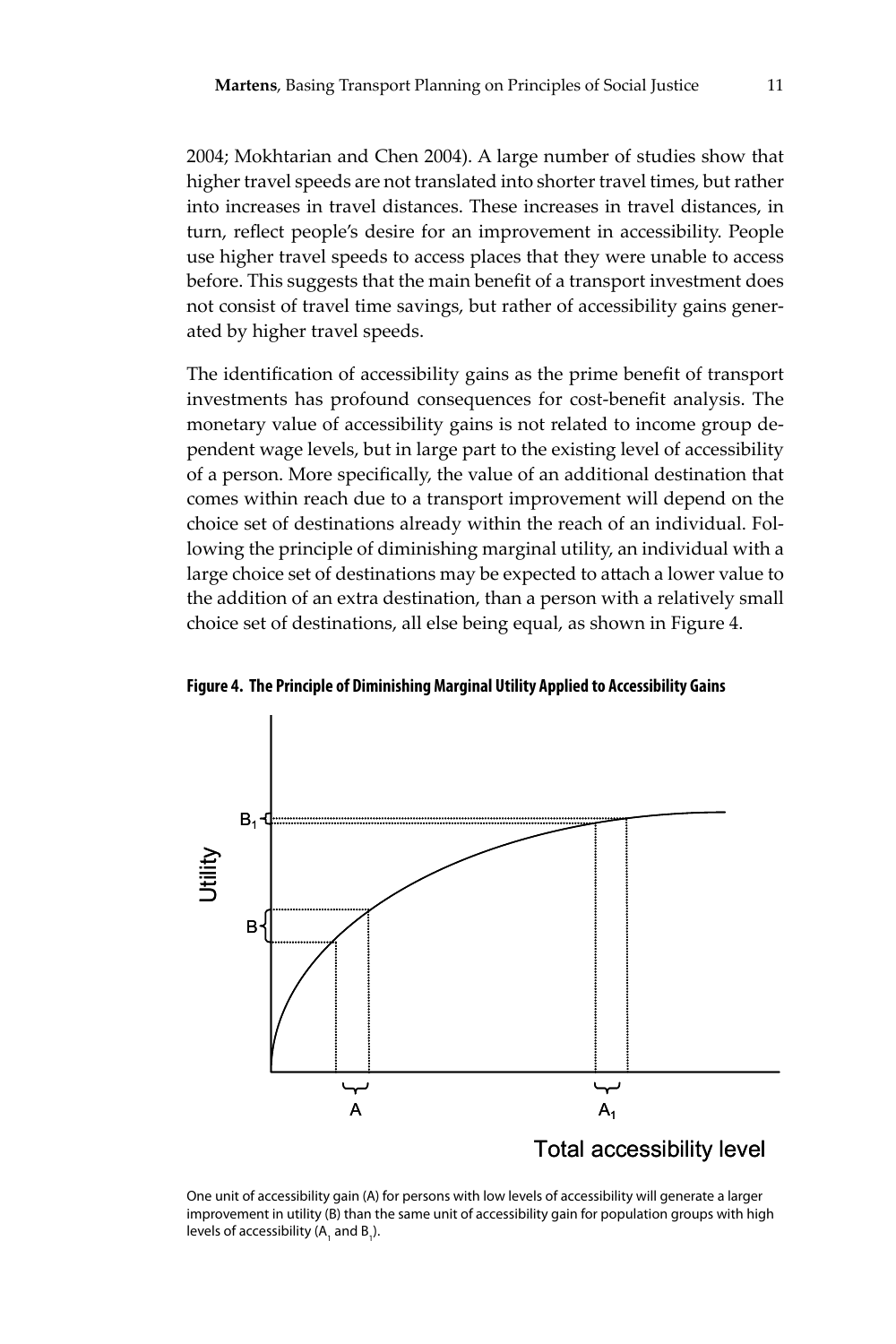Following this analysis, it is now possible to distinguish two alternative approaches to correct the distributional flaw in current cost-benefit analysis. In the first approach, CBA calculations will continue to include travel time savings as the most important benefit generated by a transport project. However, the savings will only be used as an indicator of accessibility gains, and the monetary value attached to time savings will be based on the understanding that they reflect accessibility gains. Following the principle of diminishing marginal utility discussed above, the monetary value attached to a specific accessibility gain should differ between individuals or population groups in reverse relation to their current levels of accessibility. Using travel time savings as a proxy for accessibility gains, this means that time savings for the mobility-poor should be valued higher than travel time savings for the mobility-rich. Note that this argument is not based on considerations of justice, but solely on the concept of diminishing marginal utility as applied in the classical approach to welfare economics (Sen 1973).

The drawback of this first option is that the link between total number of trips and total benefits of a transport investment remains intact. Travel time savings will still be a result of the number of trips, the time savings per trip, and the value of travel time savings. The reverse relation between income and travel time value may correct the current situation to some extent, but will not solve the basic distributional flaw built into cost-benefit analysis.

The second option would be to disconnect total trip numbers and total benefits altogether by replacing travel time savings with accessibility gains as the key benefit of a transport project. The argument here would be that travel time savings are not an adequate proxy of accessibility gains generated by higher travel speeds, since the value of accessibility gains does not depend solely on the number of trips made. This is because accessibility has both a use value and an option value (Campbell and Brown 2003). Having accessibility to a wide number of jobs, shops, medical services, or educational facilities is a value in itself, even if no actual use is made of these destinations, as it increases choice and thus future options. The emphasis on option value rather than use value will strengthen the inverse relation between existing accessibility levels and the monetary values attached to accessibility gains. It would guarantee that transport investments that improve accessibility levels of the mobility-poor would perform well in cost-benefit analysis, independent of the low number of trips made by this group. The use of accessibility gains as the primary benefit of transport improvements would thus have two advantages from a social justice perspective. First, it would direct the attention in transport planning and cost-benefit analysis to equity in terms of accessibility and accessibility gains, rather than focus on the absolute size of travel time savings. Second,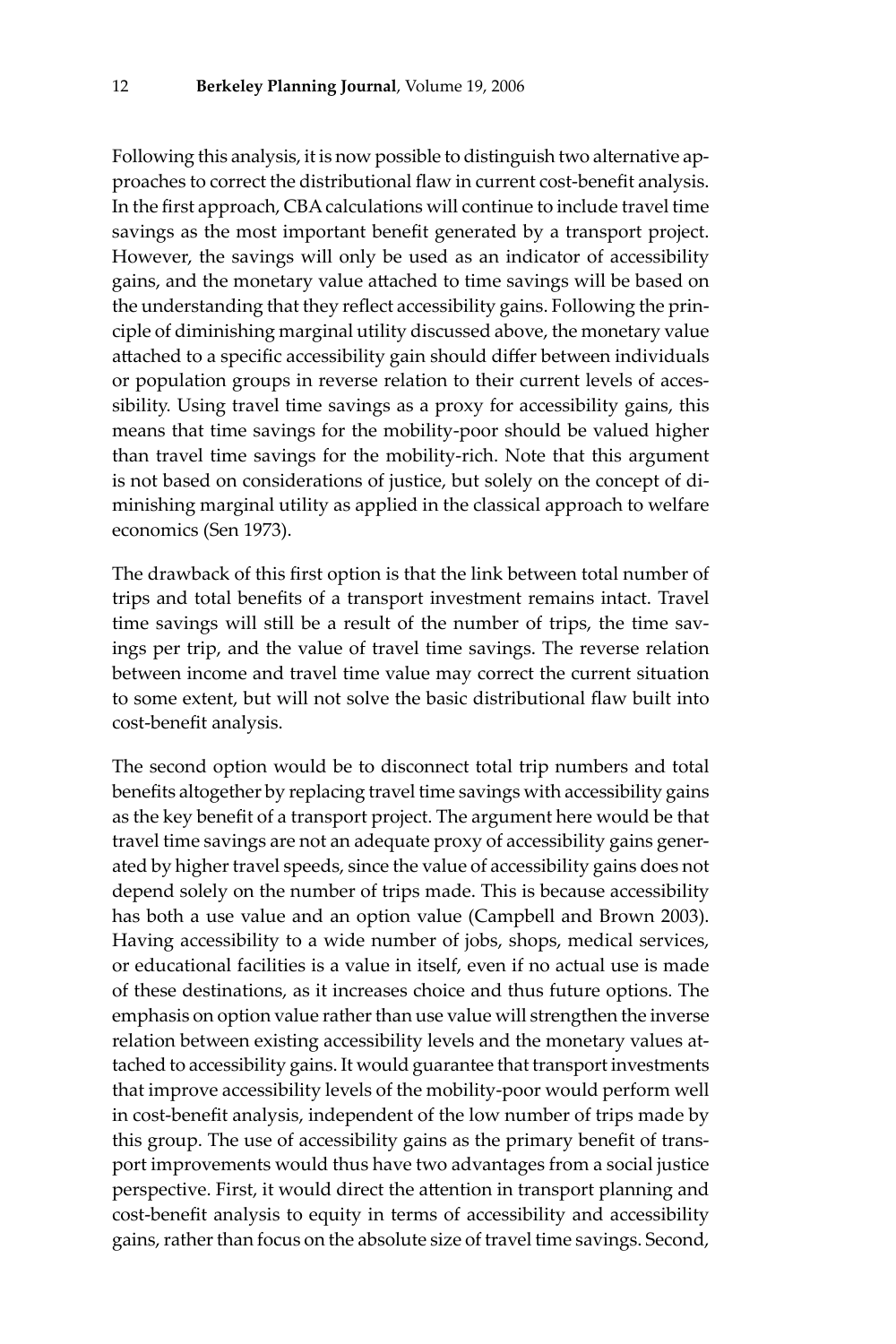it would disconnect the direct link between trip numbers and benefits, as the value ascribed to accessibility gains will be a function of both actual use and option value (Geurs and Ritsema van Eck 2001).

The challenge will be to develop a practically feasible method to ascribe monetary values to accessibility gains. Of all the accessibility measures developed since the early article of Hansen (1959), the measures that are based on economic theory and apply the concept of user benefits to assess accessibility offer the most potential (e.g., Ben-Akiva and Lerman 1985). But even these methods still fall short of translating accessibility and accessibility gains to monetary values (Miller 1999b). The development of a practically feasible method is further complicated by the conditions set by cost-benefit analysis. These conditions include an often limited data set with regard to travel and accessibility, which does not incorporate information on spatial or temporal constraints necessary for accessibility measures developed along the lines of time-space geography. This suggests the application of a relatively simple accessibility measure, which uses only data that are commonly generated within the framework of transport (demand) modeling and cost-benefit analysis. At the same time, the measure will have to be sophisticated enough to assess differences in accessibility between population groups, as defined, for example, by income or car ownership level. Classic accessibility measures that generate aggregate accessibility indices at the level of land uses or transport activity zones are thus not enough, as they do not provide the information necessary from the perspective of social justice.

## **Conclusions and Discussion**

The increasing concern over the environmental impacts of the transport sector and road building in particular have substantially changed the features of two key tools of transport planning: transport modeling and cost-benefit analysis. The difficulties of applying the classic four-step transport model to assess the impacts of policy measures that are part of the sustainable transport planner's toolbox, such as parking fees and congestion pricing, have helped to stimulate the development of activity-based approaches. Likewise, the tool of cost-benefit analysis has been adapted to include key environmental impacts of transport.

The efforts to adapt transport modeling and cost-benefit analysis to the environmental challenge have not been paralleled by comparable attempts to address the social justice dimension of sustainable development. While both transport modeling and cost-benefit analysis implicitly help to determine how transport-related goods and bads are being distributed in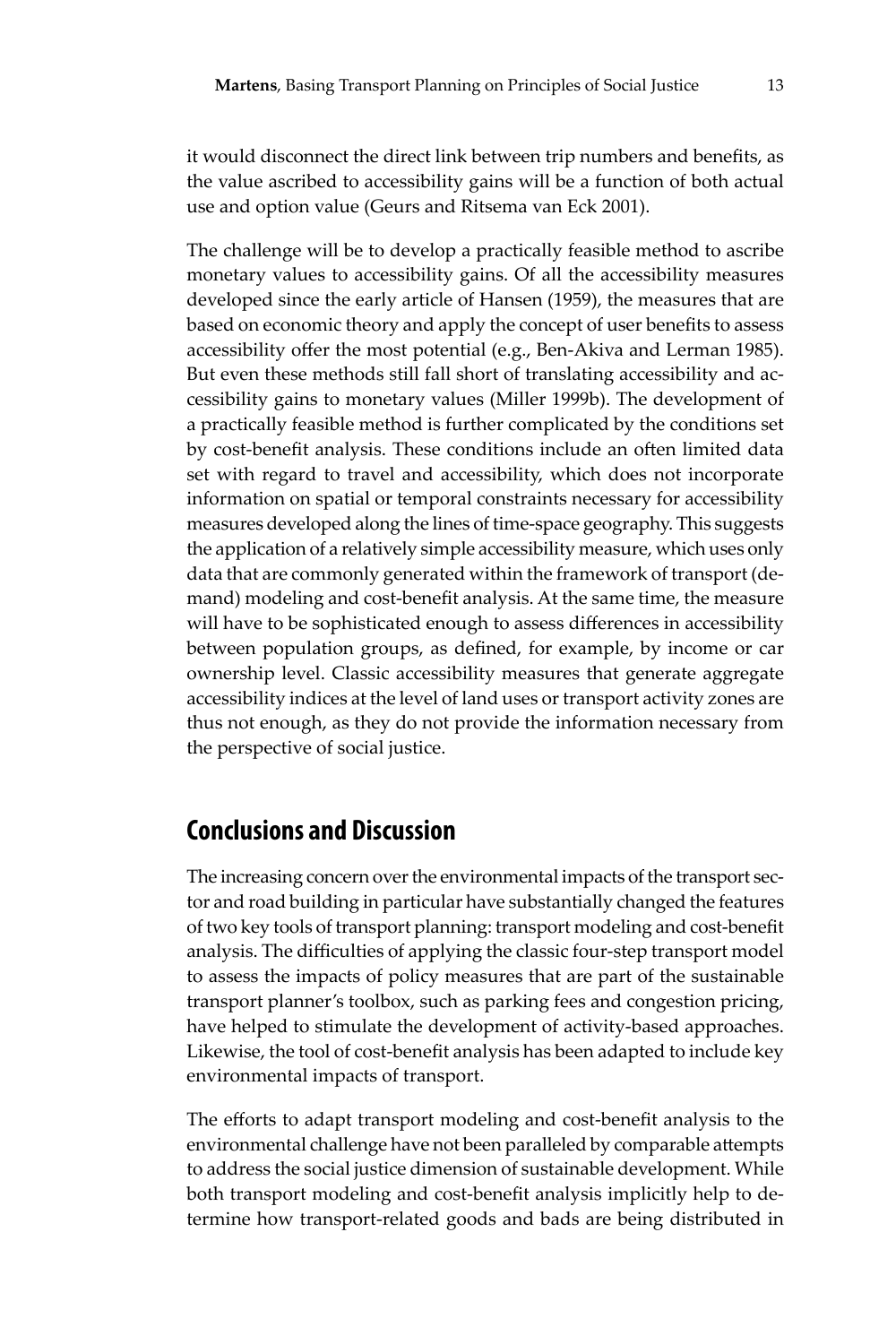modern societies, there is hardly any explicit reflection on the distributional mechanisms that are built into both tools.

The analysis in this paper suggests that both transport modeling and cost-benefit analysis are driven by distributive principles that serve highly mobile groups, most notably car users, at the expense of weaker groups in society. Transport modeling is implicitly based on the distributive principle of demand. By basing forecasts of future travel demand on current travel patterns, transport models are reproducing current imbalances in transport provision between population groups. The result is that transport models tend to generate suggestions for transport improvements that benefit highly mobile population groups at the expense of the mobility-poor. Given the importance of mobility and accessibility in contemporary society for all population groups, this paper suggests basing transport modeling on the distributive principle of need rather than demand. This shift would turn transport modeling into a tool to secure a minimal level of transport service for all population groups.

The criticism of cost-benefit analysis is comparable. Like transport modeling, cost-benefit analysis has a built-in distributive mechanism that structurally favors transport improvements for the mobility-rich. The direct link between total trip numbers, travel time savings, and total benefits in cost-benefit analysis automatically favors transport investments that serve highly mobile groups in cost-benefit calculations over transport improvements that primarily serve less mobile groups. This paper suggests replacing travel time savings with the concept of accessibility gains. This shift would result in an inverse relation between the value of travel time savings and income levels and/or in a disconnection between the number of trips and the total benefits generated by a transport investment.

The suggestions in the paper for change in both transport modeling and cost-benefit analysis can have far-reaching consequences for current transport planning practices. They imply the replacement of several deeply rooted beliefs of the goals of transport planning, most notably the goal to provide for future travel demand. So far, the sustainability agenda has not been able to make this shift. While the environmental concerns have led to a reluctant replacement of the "predict and provide" paradigm by a "predict and prevent" approach (e.g., Vigar 2002), the focus has remained on the demands of the highly mobile traveler. The only shift that has taken place is in how to provide for the "needs" of this mobile traveler: by building ever more roads (predict and provide) or by providing attractive public transport in combination with a rise in the costs of car-based mobility (predict and prevent). The social justice approach to sustainable transport promises to bring about a much more profound, if not revolutionary, change in the field of transport planning and policy.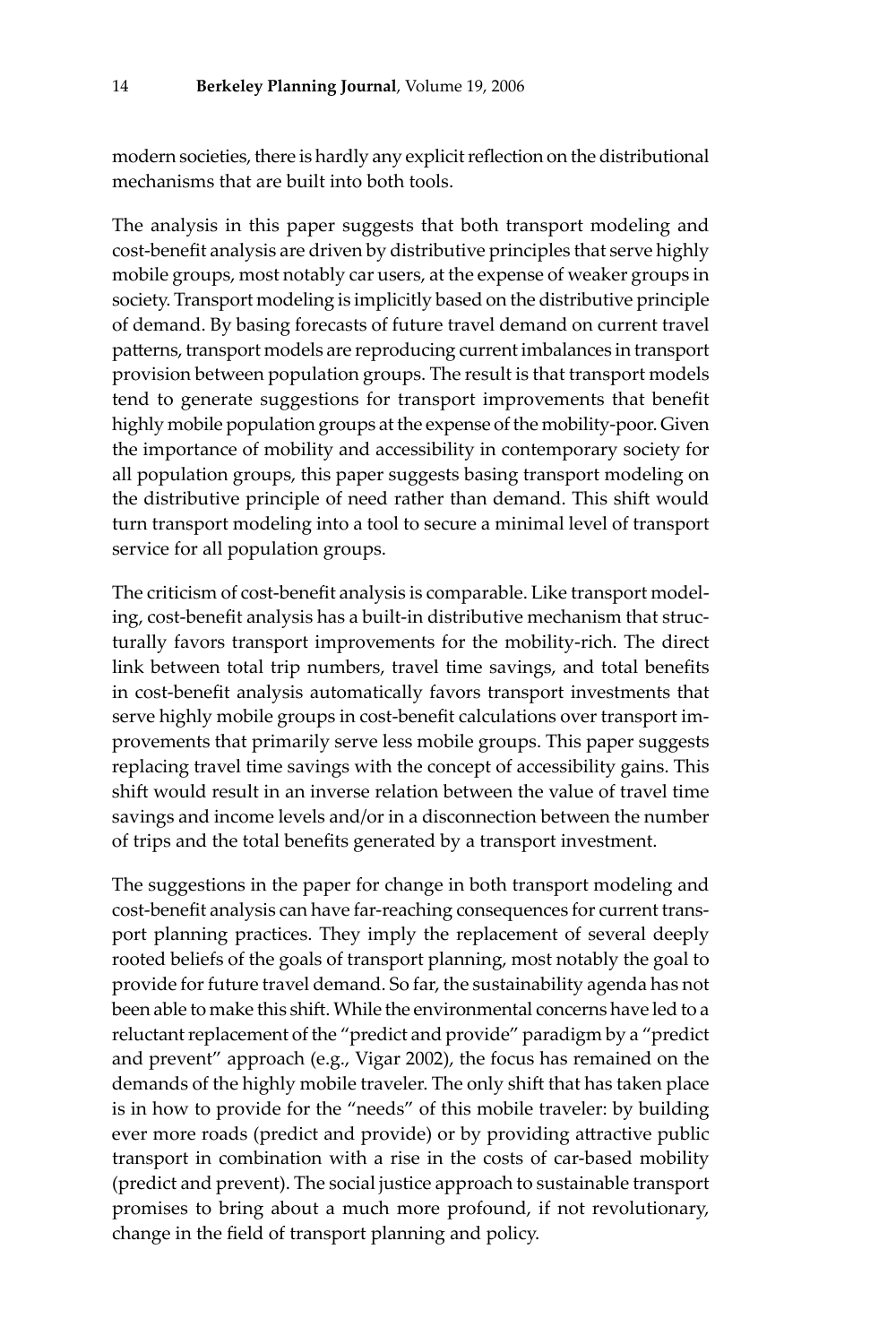# **Acknowledgments**

The paper is the result of a larger research project into justice and transport funded by the Volvo Research and Educational Foundations. Parts of the ideas of the paper are the result of an inquiry into the equity aspects of cost-benefit analysis on behalf of the Israeli Ministry of Transport. The author would like to thank the anonymous referees and the editor of the special issue of the Berkeley Planning Journal for their valuable comments, which have helped substantially improve the paper.

## **References**

- Apparicio, P. and A.-M. Seguin (2006). Measuring the Accessibility of Services and Facilities for Residents of Public Housing in Montreal. *Urban Studies* 43(1): 187-211.
- Bates, J. (2000). History of Demand Modelling. *Handbook of transport modelling.* D. A. Hensher and K. J. Button. Oxford: Pergamon: 11-34.
- Ben-Akiva, M. and S. R. Lerman (1985). *Discrete Choice Analysis: Theory and Application to Travel Demand.* Cambridge, MA: MIT Press.
- Blumenberg, E. A. (2002). On the Way to Work: Welfare Participants and Barriers to Employment. *Economic Development Quarterly* 16(4): 314-325.
- Blumenberg, E. A. (2004). Engendering Effective Planning: Spatial Mismatch, Low-Income Women, and Transportation Policy. *Journal of the American Planning Association* 70(3): 269-281.
- Braybrooke, D. (1987). *Meeting Needs.* Princeton, NJ: Princeton University Press.
- Brundtland, G., Ed. (1987). *Our Common Future: The World Commission on Environment and Development.* Oxford: Oxford University Press.
- Campbell, H. F. and R. P. C. Brown (2003). *Benefi t-Cost Analysis: Financial and Economic Appraisal Using Spreadsheets*. Cambridge, UK: Cambridge University Press.
- Church, A., M. Frost, et al. (2000). Transport and Social Exclusion in London. *Transport Policy* 7: 195-205.
- De Dios Ortuzar, J. and L. G. Willumsen. (1994). *Modelling Transport.* Chichester: John Wiley & Sons.
- De Dios Ortuzar, J. and L. G. Willumsen. (2001). *Modelling Transport.* Chichester: John Wiley & Sons.
- Denmark, D. (1998). The Outsiders: Planning and Transport Disadvantage. *Journal of Planning Education and Research* 17: 231-245.
- Dong, X., M. E. Ben-Akiva, et al. (2006). Moving from Trip-Based to Activity-Based Measures of Accessibility. *Transportation Research Part A: Policy and Practice* 40(2): 163-180.
- Doyal, L. and I. Gough. (1991). *A Theory of Human Need.* Houndsmill/London: The Macmillan Press.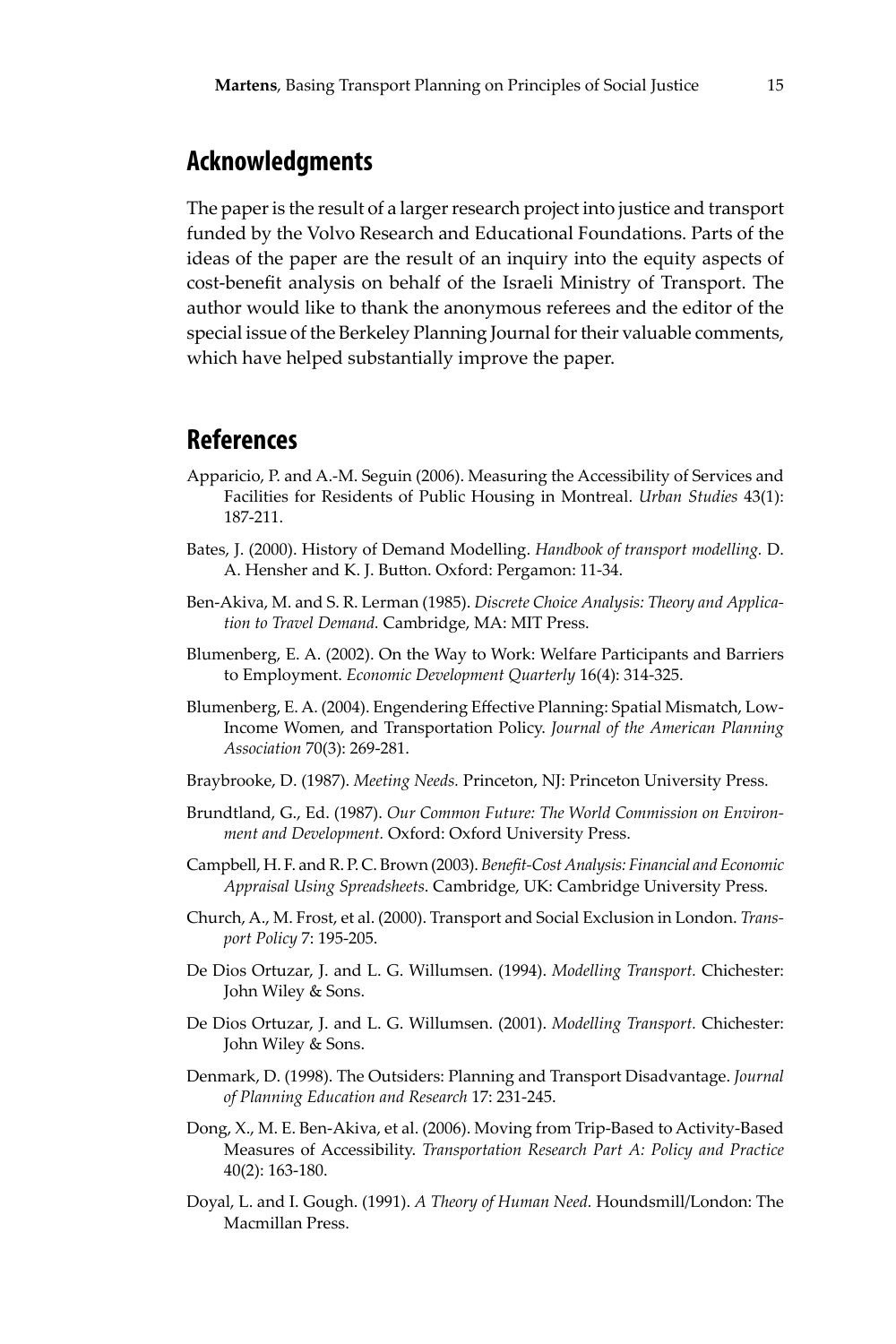- Dworkin, R. (1985). *A Matt er of Principle.* Cambridge MA: Harvard University Press.
- Elster, J. (1992). *Local Justice: How Institutions Allocate Scarce Goods and Necessary Burdens.* Cambridge: Cambridge University Press.
- Ett ema, D. F. and H. J. P. Timmermans (1997). *Activity-Based Approaches to Travel Analysis.* Oxford/New York, Pergamon.
- Feitelson, E. (2002). Introducing Environmental Equity Dimensions into the Sustainable Transport Discourse: Issues and Pitfalls. *Transportation Research Part D: Transport and Environment* 7(2): 99-118.
- Frankfurt, H. (1987). Equality as a Moral Ideal. *Ethics* 98: 21-43.
- Garrett, M. and M. Wachs (1996). *Transportation Planning on Trial: The Clean Air Act and Travel Forecasting.* Thousand Oaks, CA: Sage.
- Geurs, K. T. and J. R. Ritsema van Eck (2001). *Accessibility Measures: Review and Applications. Evaluation of Accessibility Impacts of LandUse Transport Scenarios, and related Social and Economic Impacts.* Bilthoven, RIVM - National Institute of Public Health and the Environment (NL).
- Hansen, W. G. (1959). How Accessibility Shapes Land Use. *Journal of the American Institute of Planners* 25: 73-76.
- Harris, P., J. Lewis, et al. (2004). Time, Sustainable Transport and the Politics of Speed. *World Transport Policy & Practice* 10(2): 5-11.
- Hay, A. M. and E. Trinder (1991). Concepts of Equity, Fairness, and Justice Expressed by Local Transport Policymakers. *Environment and Planning C: Government and Policy* 9: 453-465.
- Higgs, G. and S. D. White (1997). Changes in Service Provision in Rural Areas. Part 1: The Use of GIS in Analysing Accessibility to Services in Rural Deprivation Research. *Journal of Rural Studies* 13(4): 441-450.
- Hine, J. P. and M. S. Grieco (2003). Scatters and Clusters in Time and Space: Implications for Delivering Integrated and Inclusive Transport. *Transport Policy* In press.
- Hodge, D. C. (1995). My Fair Share: Equity Issues in Urban Transportation. *The Geography of Urban Transportation.* S. Hanson. New York/London: The Guilford Press.
- Levinson, D. M. and A. Kumar (1994). The Rational Locator: Why Travel Times Have Remained Stable. *Journal of the American Planning Association* 60(3): 319-332.
- Lucas, K. (2006). Providing Transport for Social Inclusion within a Framework for Environmental Justice in the UK. *Transportation Research Part A: Policy and Practice.* In Press, Corrected Proof.
- Mackie, P. J., A. S. Fowkes, et al. (2003). *Value of Travel Time Savings in the UK: Summary Report.* Leeds, Institute for Transport Studies, University of Leeds/John Bates Services.
- McNally, M. G. (2000a). The Activity-Based Approach. *Handbook of Transport Model*ling. D. A. Hensher and K. J. Button. Oxford: Pergamon: 53-69.
- McNally, M. G. (2000b). The Four-Step Model. *Handbook of Transport Modelling.* D. A. Hensher and K. J. Button. Oxford, Pergamon: 35-52.